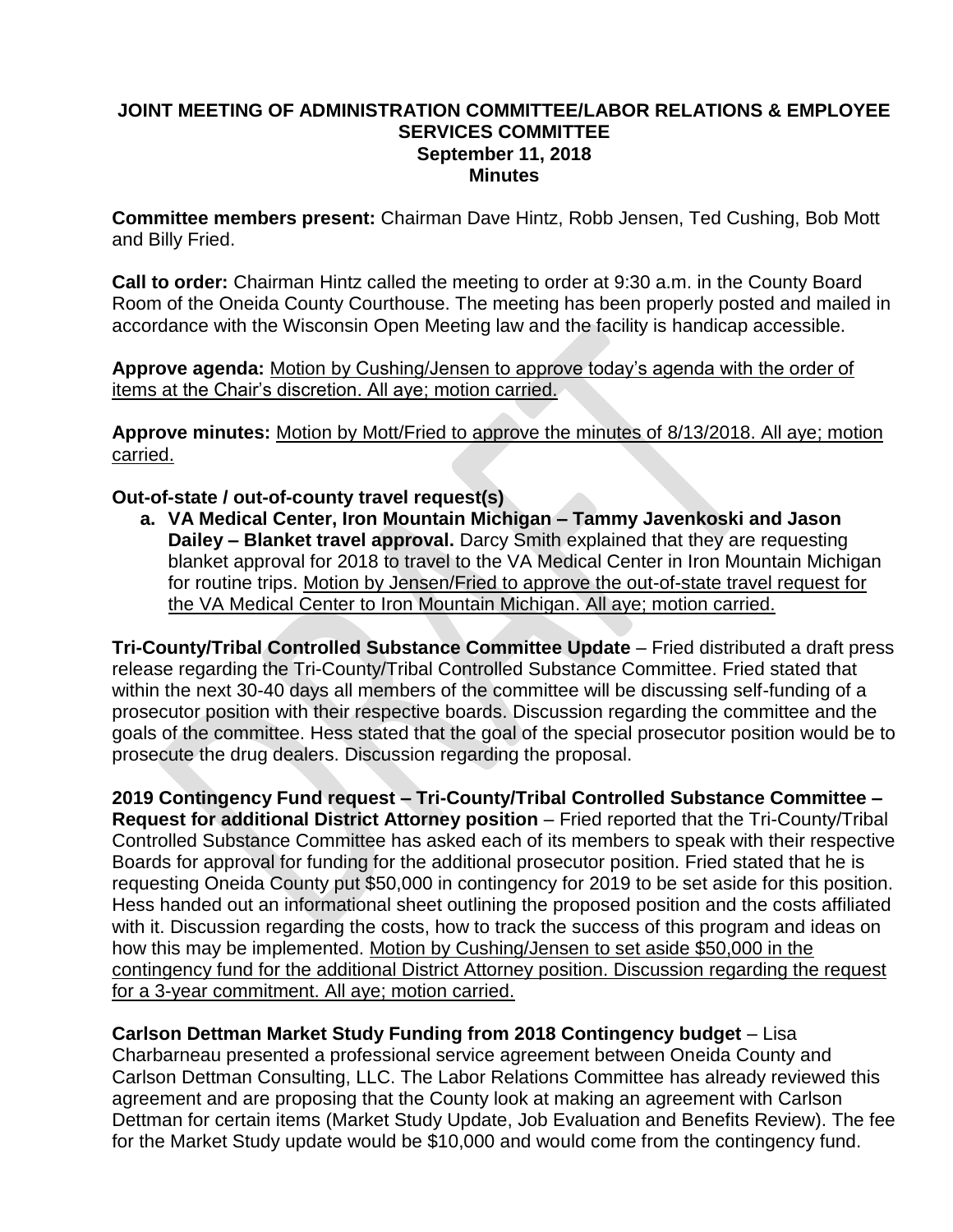The fee for the job evaluation would be \$250/evaluation and each department would need to pay that fee out of their budget. There would be no fee for the initial benefits review. Motion by Cushing/Mott to pursue the Carlson Dettman Market Study Funding to come from the 2018 Contingency Budget. Fried stated that he feels this could be handled in house with existing resources. Fried also expressed concern with the \$250 fee to each department and that may be difficult for a number of department budgets. Mott, aye; Fried, nay; Hintz, aye; Cushing, aye; Jensen, aye; motion carried.

**Ordinance Amendment s. 3.09 – Authority to sign State contracts –** Motion by Jensen/ Cushing to approve the Ordinance Amendment s. 3.09 and forward onto the full county board for their review. This will be a consent agenda item. All aye; motion carried.

**Open Records Fees – DOJ Changes –** Discussion regarding DOJ public records request fee schedule. Motion by Mott/Jensen to have the public records request fee schedule reflect what the actual costs are. Discussion regarding the fee schedule. Desmond and Smith were asked to research the actual cost to Oneida County for copies. All aye; motion carried.

**Municode and General Code proposals to publish Oneida County's Code of Ordinances –** Desmond presented the general code proposal. Discussion regarding benefits of using

general code or muni-code vs having county employees complete the changes. Committee would like ITS to look at the proposal prior to approval to make certain that one of these proposals is the best option.

11:15 – Recess 11:21 – Return from recess

**Vouchers, reports, purchase orders, line item transfers and updates**: ITS

- Motion by Hintz/Cushing to approve the ITS vouchers and blanket purchase orders as presented by ITS. All aye; motion carried.
- $\bullet$  IT Planning update Rhodes gave a planning update for the month of August.
- Personnel/Position Re-Structure Rhodes presented a flow chart of ITS employees and proposed changes.
- 2019 Proposed Budget Rhodes presented the ITS 2019 budget. Discussion regarding the proposed ITS budget. Discussion regarding training for staff and budgeted items. Motion by Jensen/Cushing to approve the ITS budget as presented and supplemental information and forward it on for the budget process. All aye; motion carried.

Treasurer

- Motion by Hintz/Cushing to approve the vouchers for \$1010.25 for the Treasurer's office. All aye; motion carried.
- Statement(s) of cash August Ostermann presented and explained the August statement of cash report.
- 2019 Proposed Budget Ostermann presented the 2019 proposed budget for the Treasurer's office. Ostermann reported that her non-personnel costs went down by a little over \$200. Motion by Jensen/Mott to approve the treasurer's 2019 proposed